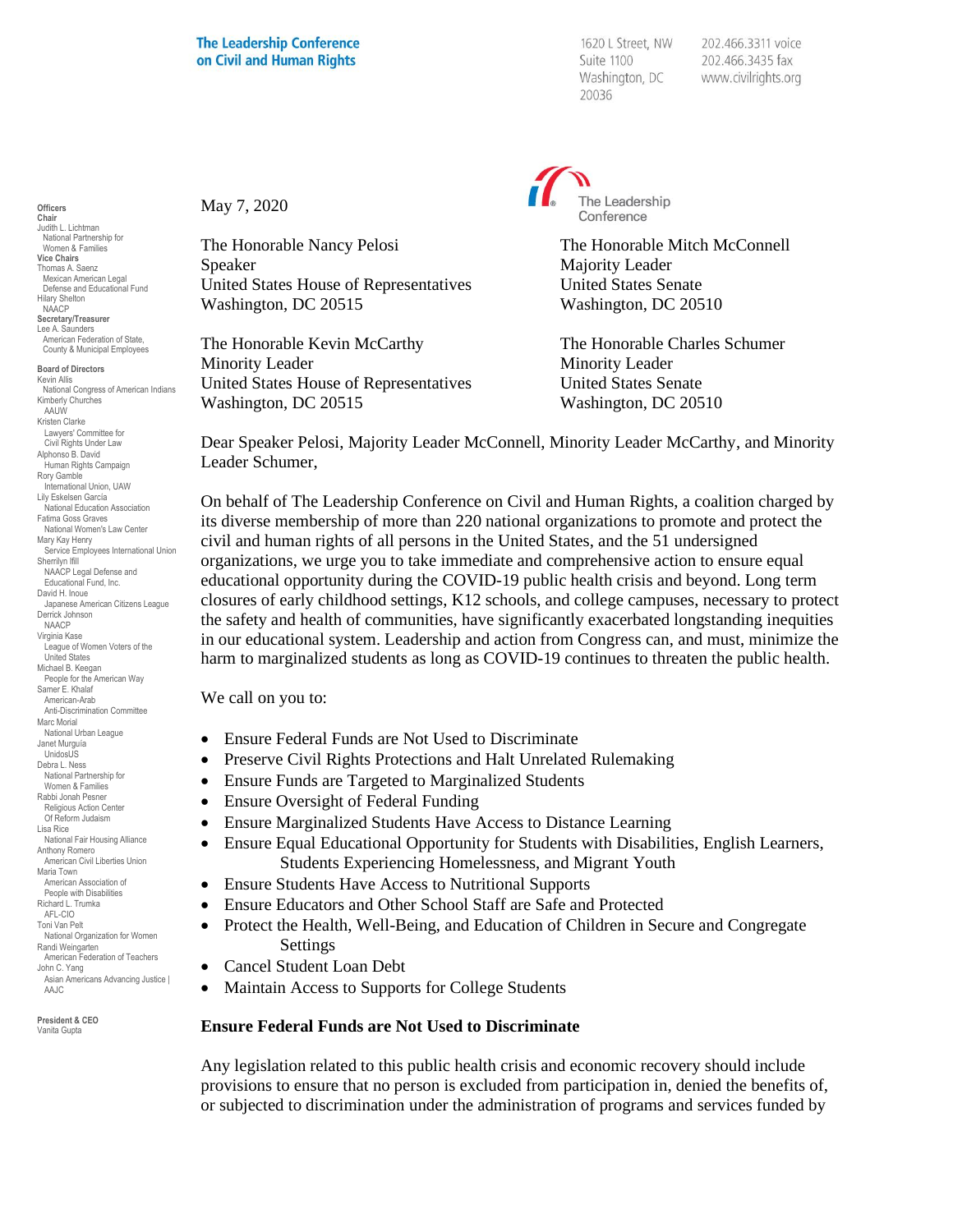May 7, 2020 Page 2 of 10



federal COVID-19 response legislation based on non-merit factors such as (but not limited to) age, disability, sex (including sexual orientation, gender identity, and pregnancy, childbirth, and related medical conditions), race, color, national origin, English proficiency, immigration status, or religion, and ensure that fund recipients treat as valid all marriages that are valid under federal law.

Additionally, as national leaders you have a unique opportunity and responsibility to call for unity and to publicly denounce the increase in racist attacks and discrimination against the Asian American community generally, and Asian American students specifically, in the context of the novel coronavirus and COVID-19.<sup>1</sup>

# **Preserve Civil Rights Protections and Halt Unrelated Rulemaking**

Congress should not take any action to change or weaken the protections provided to students under existing civil rights law, including the Civil Rights Act of 1964, the Education Amendments of 1972, the Rehabilitation Act of 1973, the Equal Educational Opportunities Act of 1974, the Americans with Disabilities Act of 1990, or the Individuals with Disabilities Education Act (IDEA). Additionally, Congress should not grant any additional authority to the Secretary of Education to change these laws or their requirements, or to change the Elementary and Secondary Education Act of 1965, the Higher Education Act of 1965, or the Carl D. Perkins Career and Technical Education Act of 2006. States and districts have the flexibility they need under current law to navigate this extremely difficult time and, as Secretary DeVos has also noted, there is no need to provide additional authority or to change or scale back protections.<sup>2</sup>

We urge members of Congress to call on the executive branch to halt any rulemaking process for any regulatory actions not directly responsive to the COVID-19 public health crisis, including a halt to the finalization of a Department of Education rule on Title IX related to the rights of victims of sexual harassment, including sexual assault,<sup>3</sup> a Department of Health and Human Services rule that seeks to dramatically undermine the Affordable Care Act's nondiscrimination provisions, and a Department of Agriculture rule weakening Supplemental Nutrition Assistance Program (SNAP) eligibility and benefits. It is reckless and coldhearted to take advantage of this current moment – when students and educators are focused on health, safety, and overcoming barriers to learning – to advance controversial and harmful policies.

### **Ensure Funds are Targeted to Marginalized Students**

As decisions are made about how to distribute much needed supplemental funds to families, educators, schools, and communities, Congress should prioritize children and families in the greatest need. Prior to the COVID-19 public health crisis, public schools in the United States were among the most inequitably

<sup>&</sup>lt;sup>1</sup> See, for example:

[https://d3n8a8pro7vhmx.cloudfront.net/ncapa/pages/89/attachments/original/1583935643/NCAPA\\_Letter\\_to\\_House](https://d3n8a8pro7vhmx.cloudfront.net/ncapa/pages/89/attachments/original/1583935643/NCAPA_Letter_to_House_Leadership.pdf?1583935643) Leadership.pdf?1583935643 and

[https://drive.google.com/file/d/1iF6XYlk5XOjP\\_Sey\\_TYnfOZqMzMmLuXN/view?usp=sharing](https://drive.google.com/file/d/1iF6XYlk5XOjP_Sey_TYnfOZqMzMmLuXN/view?usp=sharing)

<sup>&</sup>lt;sup>2</sup> See:<https://www2.ed.gov/documents/coronavirus/cares-waiver-report.pdf>

<sup>&</sup>lt;sup>3</sup> While this letter was being developed, the U.S. Department of Education finalized its rule on Title IX. See, for example, statements regarding this reckless and coldhearted action: [https://civilrights.org/2020/05/06/department-of](https://civilrights.org/2020/05/06/department-of-education-betrays-sexual-assault-survivors/)[education-betrays-sexual-assault-survivors/](https://civilrights.org/2020/05/06/department-of-education-betrays-sexual-assault-survivors/) and [https://nwlc.org/press-releases/nwlc-responds-to-department-of](https://nwlc.org/press-releases/nwlc-responds-to-department-of-educations-gutting-of-protections-for-sexual-assault-survivors/)[educations-gutting-of-protections-for-sexual-assault-survivors/](https://nwlc.org/press-releases/nwlc-responds-to-department-of-educations-gutting-of-protections-for-sexual-assault-survivors/)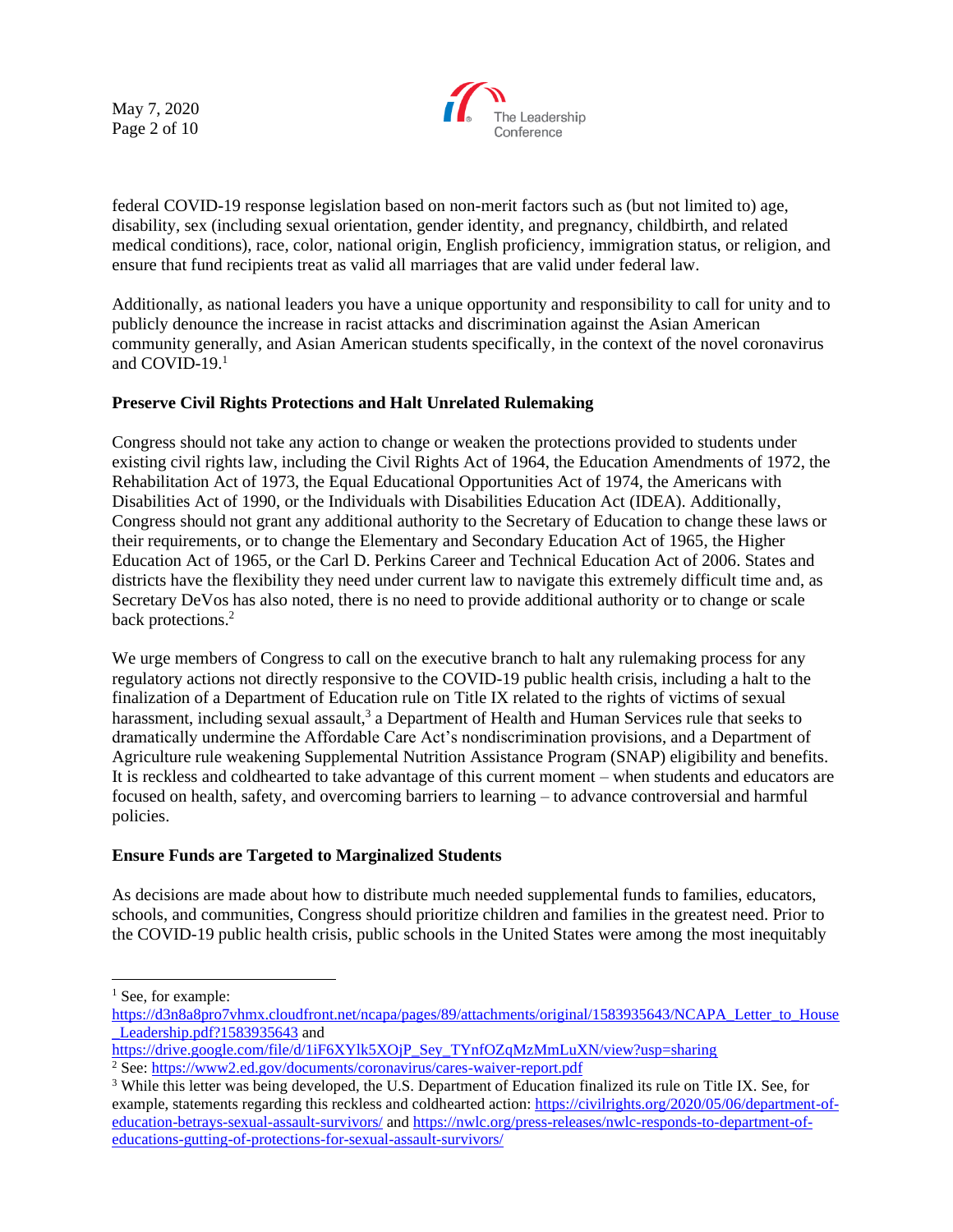May 7, 2020 Page 3 of 10



funded of any in the industrialized world<sup>4</sup> and state and local education funds were routinely used in a way that provided greater funding to school districts with a higher concentration of White children than of children of color.<sup>5</sup> Similar disparities can be seen in higher education with states and the federal government sending more funding to predominantly White institutions than Historically Black Colleges and Universities (HBCUs) and Minority Serving Institutions (MSIs).<sup>6</sup>

Urgency or simplicity in aid distribution should not be used as a justification for reinforcing longstanding inequities or allowing federal aid to displace funds owed to children by their state or community. There must be a clear mandate from Congress to prioritize low-income children, children of color, Native children, English learners, and other marginalized children and to include children in all supports without regard to their immigration status (or that of their parents) or their status as a justice impacted person. Additionally, the formula for distributing aid to institutions of higher education should target low-wealth public and non-profit institutions with high enrollments of low-income students, taking into account institutions that may have low Pell participation even though they have a large share of low-income students. Future legislation must clarify that the Department of Education was incorrect when it wrongly suggested that CARES Act emergency financial aid grants could not be provided to immigrant students, including undocumented students, or students without a high school diploma who are eligible for funds allocated through Title IV of the Higher Education Act (HEA) under Ability-to-Benefit alternatives. The Department's assertion is harmful to students and has no basis in the law Congress passed.<sup>7</sup> Given the scarcity of available resources, and the historical ways that for-profit institutions have exploited students (especially students of color),<sup>8</sup> these institutions should be excluded from all COVID-19 related federal funding.

# **Ensure Oversight of Federal Funding**

As decisions are made about the expenditure of relief funds, stakeholders representing marginalized communities must be meaningfully engaged. It is imperative that Congress and the public have a clear understanding of how, where, and for whom funds are spent, both to inform decision making during this crisis, and to inform better practice in future decision making. Congress should insist on transparency and reporting that will demonstrate the degree to which funds advanced or undermined educational equity.

# **Ensure Marginalized Students Have Access to Distance Learning**

School closures due to coronavirus have impacted at least 124,000 U.S. public and private schools and affected at least 55.1 million students.<sup>9</sup> For these children, in-person instruction is not an option and access to the Internet and Internet-connected devices is essential. Although physical school buildings have closed, children's need for continued education is unchanged. The COVID-19 public health crisis is happening in the context of gross racial inequities in access to the Internet and connected devices. According to a 2015 study, while 81 percent of White Americans and 83 percent of Asian Americans

<sup>7</sup> See (for the Secretary's misinterpretation):

<sup>4</sup> [https://learningpolicyinstitute.org/sites/default/files/product-files/Investing\\_Student\\_Success\\_BRIEF.pdf](https://learningpolicyinstitute.org/sites/default/files/product-files/Investing_Student_Success_BRIEF.pdf)

<sup>5</sup> See, for example, [https://edtrust.org/resource/funding-gaps-2018/.](https://edtrust.org/resource/funding-gaps-2018/)

<sup>6</sup> See:<https://www.gse.upenn.edu/pdf/gasman/FundingApproachesHBCUs.pdf>

[https://www2.ed.gov/about/offices/list/ope/heerfstudentfaqs.pdf.](https://www2.ed.gov/about/offices/list/ope/heerfstudentfaqs.pdf) And See (for Congress' direction regarding funds): CARES Act § 18004.

<sup>8</sup> See:<http://civilrightsdocs.info/pdf/education/Gainful-Employment-Brief-Final.pdf>

<sup>9</sup> See:<https://www.edweek.org/ew/section/multimedia/map-coronavirus-and-school-closures.html>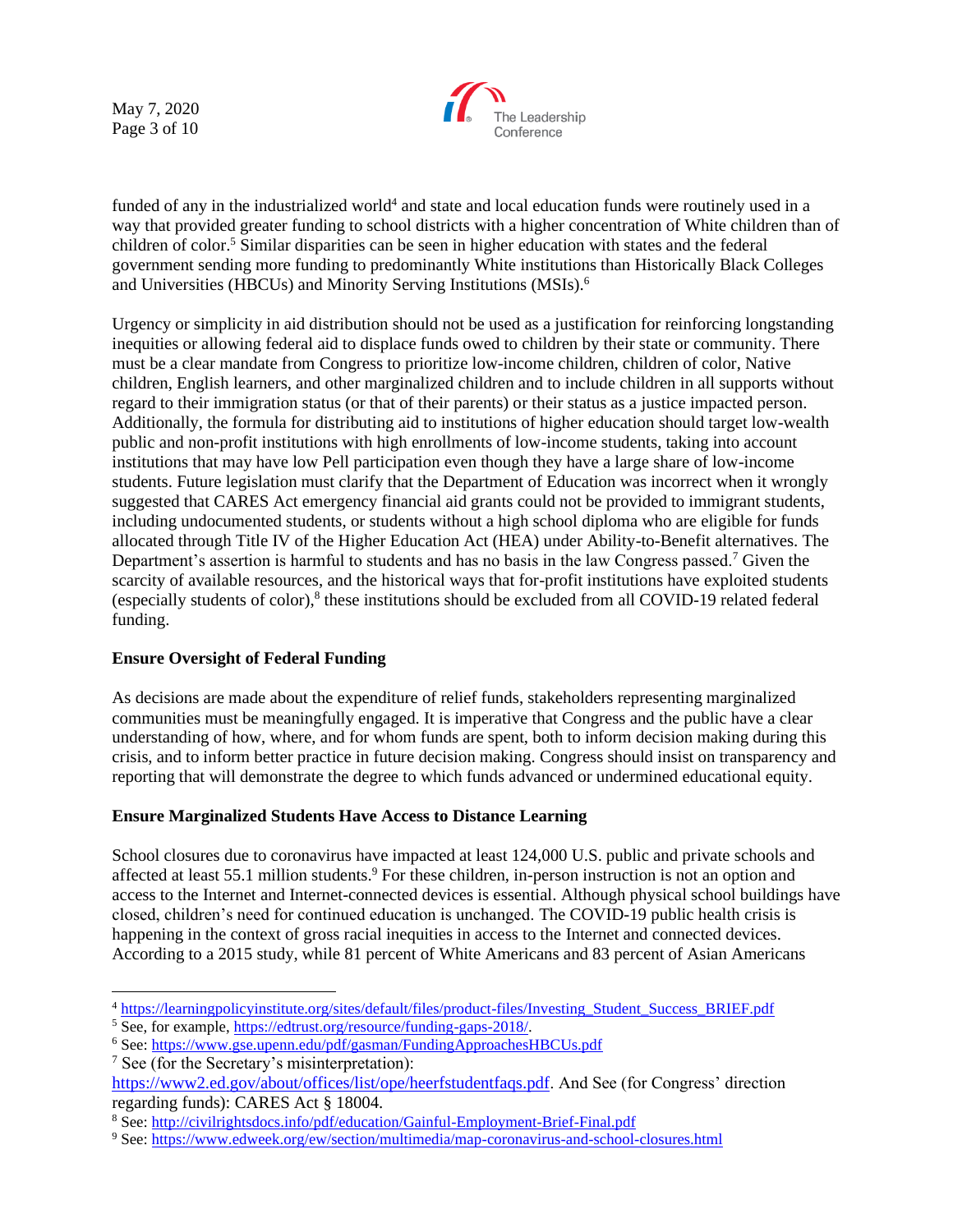May 7, 2020 Page 4 of 10



have home Internet, only 72 percent of American Indian/Alaska Natives, 70 percent of Latinos, 68 percent of African Americans, and 68 percent of Native Hawaiian/Pacific Islanders are connected at home.<sup>10</sup> For Native people living on American Indian reservations or other tribal lands, the barriers to access are even greater. Only 53 percent of Native Americans living on American Indian reservations or other tribal lands with a computer have access to high-speed Internet service.<sup>11</sup>

Differences in income across race and ethnicity do not explain the entirety of this digital divide. There is still a racial/ethnic digital divide even among persons in the lowest income quintile. Among those with annual family incomes below \$20,000, 58 percent of these low-income White people have home Internet access, versus just 51 percent of Latino people and 50 percent of Black people in the same income bracket.<sup>12</sup> Viewing this problem specifically through the lens of children's access to high-speed Internet (the type of connection needed to engage in video chats, up/download materials), while 15 percent of all households with school-aged children lack access to high-speed Internet connections, for Black and Latino households with school-aged children, 25 and 23 percent of households lack that access.<sup>13</sup>

The availability of an Internet connection is of limited value if students lack access to a computer or tablet. Data show that Black and Latino people are more likely to rely on a smartphone for Internet access than are White people.<sup>14</sup> This racial disproportionality reinforces the need for funding to support the availability of additional computers and tablets. Congress should ensure that funds are available to equip families with sufficient connected devices to enable all students to participate in remote learning activities. Students with disabilities may need access to additional technology or specialized devices in order to remotely take part in the general curriculum alongside their nondisabled peers.

Students and their families, especially those who are low-income or of color, need Internet access and connected devices immediately. Congress should appropriate \$3 billion per month for the duration of the COVID-19 emergency to an Internet benefit for low-income people that is adequate to meet the needs of multiple people sheltering-in-place while working and learning via video technology simultaneously<sup>15</sup> and additionally appropriate \$2 billion for an Emergency Connectivity Fund, administered through the Federal Communications Commission's (FCC) E-Rate program, for schools and libraries for the duration of the COVID-19 emergency. Ensuring funds are available both through a program targeted based on individual family income and through a program targeted based on poverty levels in communities will help to overcome the myriad barriers facing children as they seek to continue their education in diverse settings across the country. Low-income college students must also be able to benefit from support for connectivity.

<sup>&</sup>lt;sup>10</sup> See[: www.freepress.net/sites/default/files/resources/digital\\_denied\\_free\\_press\\_report\\_december\\_2016.pdf](http://www.freepress.net/sites/default/files/resources/digital_denied_free_press_report_december_2016.pdf)

<sup>11</sup> See[: https://www.npr.org/2018/12/06/673364305/native-americans-on-tribal-land-are-the-least-connected-to-high](https://www.npr.org/2018/12/06/673364305/native-americans-on-tribal-land-are-the-least-connected-to-high-speed-internet)[speed-internet](https://www.npr.org/2018/12/06/673364305/native-americans-on-tribal-land-are-the-least-connected-to-high-speed-internet)

 $12$  See[: www.freepress.net/sites/default/files/resources/digital\\_denied\\_free\\_press\\_report\\_december\\_2016.pdf](http://www.freepress.net/sites/default/files/resources/digital_denied_free_press_report_december_2016.pdf)

<sup>13</sup> See[: https://www.pewresearch.org/fact-tank/2018/10/26/nearly-one-in-five-teens-cant-always-finish-their](https://www.pewresearch.org/fact-tank/2018/10/26/nearly-one-in-five-teens-cant-always-finish-their-homework-because-of-the-digital-divide/)[homework-because-of-the-digital-divide/](https://www.pewresearch.org/fact-tank/2018/10/26/nearly-one-in-five-teens-cant-always-finish-their-homework-because-of-the-digital-divide/)

<sup>14</sup> See[: https://www.pewresearch.org/fact-tank/2015/04/30/racial-and-ethnic-differences-in-how-people-use-mobile](https://www.pewresearch.org/fact-tank/2015/04/30/racial-and-ethnic-differences-in-how-people-use-mobile-technology/)[technology/](https://www.pewresearch.org/fact-tank/2015/04/30/racial-and-ethnic-differences-in-how-people-use-mobile-technology/)

<sup>&</sup>lt;sup>15</sup> See: https://civilrights.org/resource/leade<u>rship-conference-letter-affordable-broadband-needed-for-public-health-</u> [economic-security/](https://civilrights.org/resource/leadership-conference-letter-affordable-broadband-needed-for-public-health-economic-security/)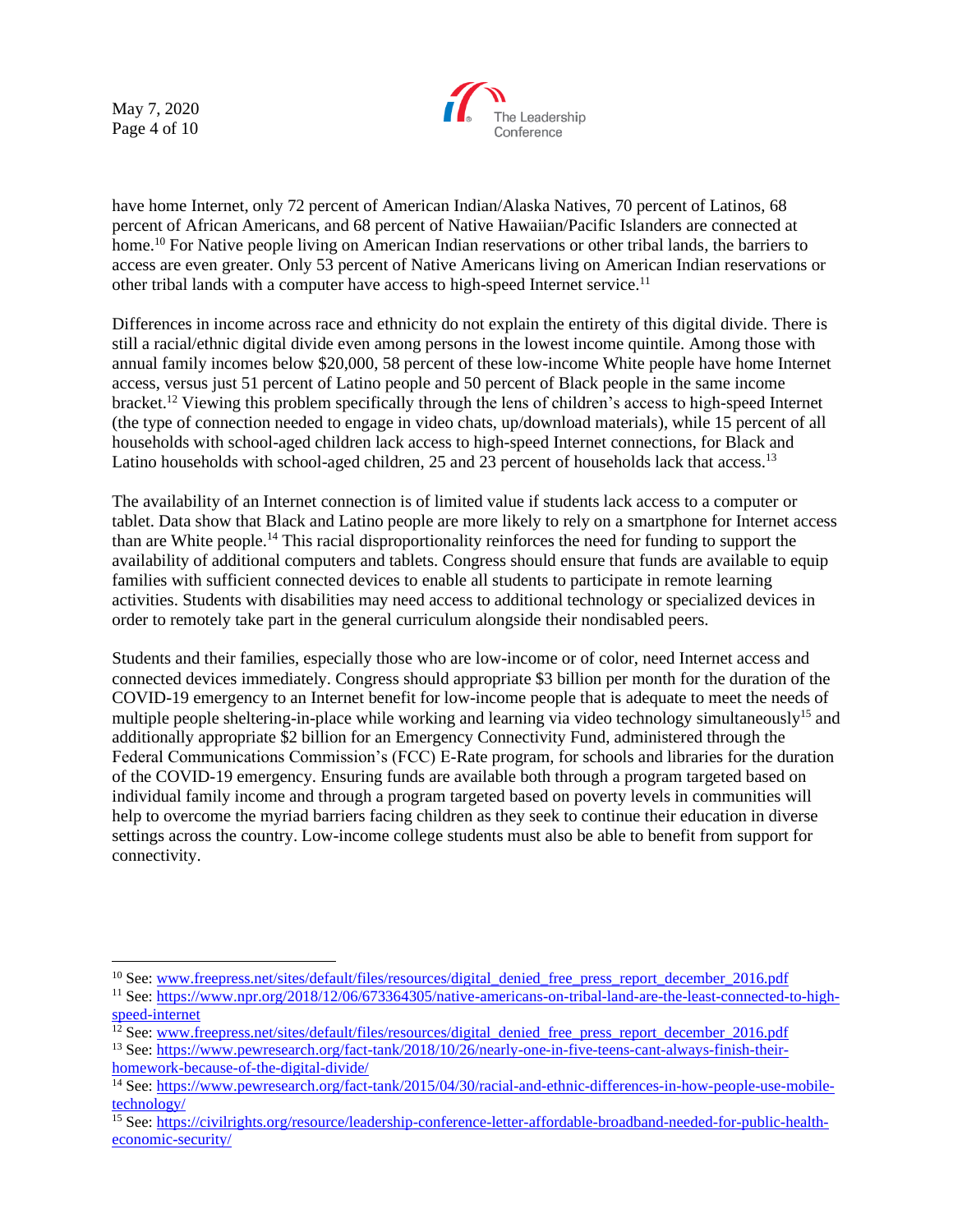May 7, 2020 Page 5 of 10



Children should not be expected to forgo their access to an education because of an unpaid bill.<sup>16</sup> Congress should ensure that service is available to children and their families and that previous inability to pay does not prevent a family from connecting to the Internet while schools are closed.

Congress should additionally ensure that support is available for educators and families to receive technical assistance and professional development so that they are able to access and use remote learning platforms (this may include how to use the devices, where to find help/troubleshooting if a device isn't working, how to stay secure online, etc.). We know that educators will continue to be the most important factor to student learning and that professional development, when well-designed and effectively implemented, leads to improvements in teacher practice and student outcomes. Professional development is especially relevant as many educators have not taught in the ways that the COVID-19 emergency has and will continue to demand. Special attention must be paid to ensure that information is in a language that parents understand and is accessible to parents with disabilities.

Internet connectivity enables students to access crucial supports beyond academic instruction. For students who are lesbian, gay, bisexual, transgender, and/or queer (LGBTQ), the ability to join virtual GSA (Gay-Straight Alliances or Gender and Sexuality Alliances) meetings not only allows them to remain connected to a network of peers, it also provides a venue to address barriers to educational achievement and well-being, such as experiencing cyberbullying.

In addition to providing more funding to enable Internet access as well as Internet-ready devices and technical assistance, Congress should ensure that students' privacy is protected while students are accessing distance learning. Education technology companies should limit their personal information gathering to only what is directly necessary and disable any surveillance functions that may accompany their remote learning platforms.<sup>17</sup> Students should not have to sacrifice their privacy to access an education.

### **Ensure Equal Educational Opportunity for Students with Disabilities, English Learners, Students Experiencing Homelessness, and Migrant Youth**

Congress has an additional responsibility to ensure that students with disabilities, English learners, students experiencing homelessness (including LGBTQ youth who are more than twice as likely to experience homelessness when compared to their non-LGBTQ peers<sup>18</sup>), and migrant youth have access to remote learning. Congress should make funds available to support schools and school districts in meeting their obligations to students and ensuring equal educational opportunity.

As mentioned above, Congress must uphold and protect the core tenets of IDEA, ensuring that: districts continue to meet their obligation to provide a free, appropriate public education (FAPE) to students with disabilities and that parents maintain their right to be involved in all educational decisions and their right to due process. To assist districts in complying with the law and ensure students with disabilities have equal access, Congress should provide significant additional funds for IDEA, including providing funding

<sup>&</sup>lt;sup>16</sup> See[: https://in.chalkbeat.org/2020/4/13/21225502/unpaid-bills-put-free-internet-offers-out-of-reach-for-some](https://in.chalkbeat.org/2020/4/13/21225502/unpaid-bills-put-free-internet-offers-out-of-reach-for-some-indianapolis-families)[indianapolis-families](https://in.chalkbeat.org/2020/4/13/21225502/unpaid-bills-put-free-internet-offers-out-of-reach-for-some-indianapolis-families)

<sup>&</sup>lt;sup>17</sup> See, for example: [https://www.aclu.org/news/privacy-technology/those-free-remote-learning-apps-have-a-high](https://www.aclu.org/news/privacy-technology/those-free-remote-learning-apps-have-a-high-cost-your-students-privacy/)[cost-your-students-privacy/](https://www.aclu.org/news/privacy-technology/those-free-remote-learning-apps-have-a-high-cost-your-students-privacy/)

<sup>&</sup>lt;sup>18</sup> See[: https://truecolorsunited.org/wp-content/uploads/2020/01/LGBTQ-Youth-Homelessness-Research-Agenda-\\_-](https://truecolorsunited.org/wp-content/uploads/2020/01/LGBTQ-Youth-Homelessness-Research-Agenda-_-Final.pdf) [Final.pdf](https://truecolorsunited.org/wp-content/uploads/2020/01/LGBTQ-Youth-Homelessness-Research-Agenda-_-Final.pdf)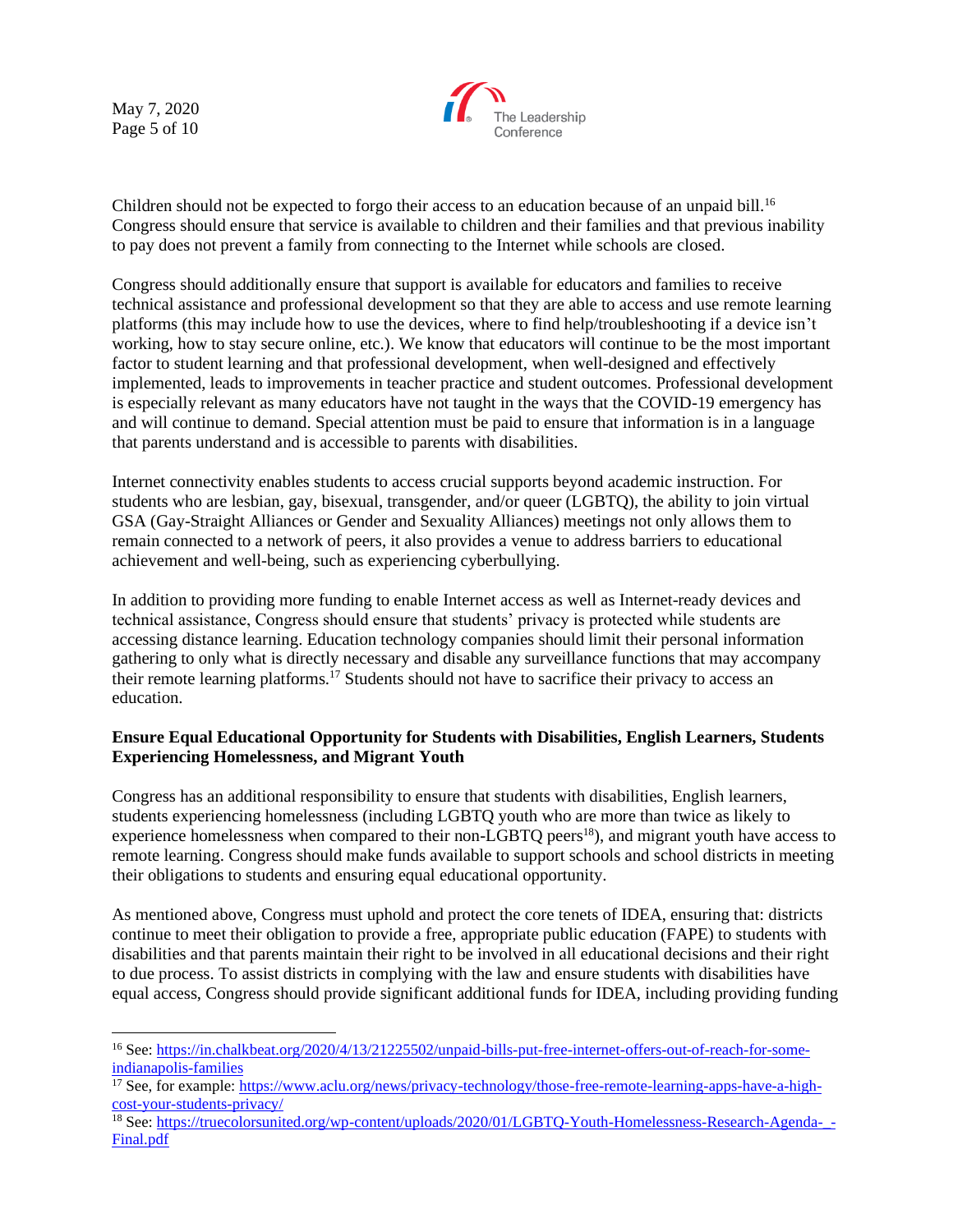May 7, 2020 Page 6 of 10



to help offset the costs of compensatory education. Parent Training and Information Centers (PTIs) and Community Parent Resource Centers (CPRCs) provide critical assistance to families and should receive additional funding.

Congress should also provide \$1 billion in supplemental funding through Title III of the Every Student Succeeds Act (ESSA) to meet the needs of English learners (ELs). Despite educators' best efforts during this crisis, it is proving difficult to provide high-quality online instruction for ELs due to lack of electronic devices, connectivity, digital curricula specifically designed for ELs, and teacher training for online instruction (especially when there may be a language barrier). Additional resources are needed now to meet the challenges of distance learning for ELs, and to prepare for the increased support EL students will need in the coming school year.<sup>19</sup>

Students experiencing homelessness face even greater barriers to Internet connectivity, connected devices, and special education and English learner services. Congress should provide dedicated funds to support schools and districts in connecting with and supporting children and families experiencing homelessness. In addition to children who are experiencing homelessness, college students who have been required to vacate their campus housing may now also be experiencing homelessness. Assistance should be available through emergency grants and access to campus housing (without compromising health and safety) to ensure that students have a place to go, that includes access to distance learning.

Congress should provide increased funding for Title I, Part C of ESSA to help meet the unique needs of migrant children, including ensuring that they can enroll in and receive services from a new school district when they move to a new area, even when the doors are closed. It is also critical to ensure the children of migrant farmworkers have a safe place to go that is supportive of ongoing learning so that they don't end up in the fields with their parents. Immigration enforcement during this crisis must be halted so that kids normally protected in school or Head Start are protected while studying in their new location.

### **Ensure Students Have Access to Nutritional Supports**

For millions of low-income children, school is a critical source of nutrition. With school buildings closed, education leaders have found creative solutions to ensure that children and their families can safely access meals.<sup>20</sup> Congress should support these creative solutions and allow school districts to be reimbursed for transportation costs associated with meal delivery. Whether an individual child is unable to receive a meal directly from a school because of their own health or that of someone in their household, or an entire community is unable to travel to a central meal distribution location, Congress should ensure that transportation costs do not create a barrier to nutrition. Additionally, Congress should ensure that children do not face barriers to school meals because of their own immigration status or that of their family members.

The Pandemic Electronic Benefit Transfer (P-EBT) program is an important opportunity to provide nutritional resources to families who have lost access to free or reduced-price school meals. This program should be extended through at least the summer to continue assisting families.

The Supplemental Nutrition Assistance Program (SNAP) continues to be a crucial source of support for children's learning and development. Congress should boost the maximum SNAP benefit by 15 percent

<sup>&</sup>lt;sup>19</sup> See, for example:<http://publications.unidosus.org/handle/123456789/2043>

<sup>20</sup> See[: https://www.npr.org/2020/03/20/818300504/schools-race-to-feed-students-amid-coronavirus-closures](https://www.npr.org/2020/03/20/818300504/schools-race-to-feed-students-amid-coronavirus-closures)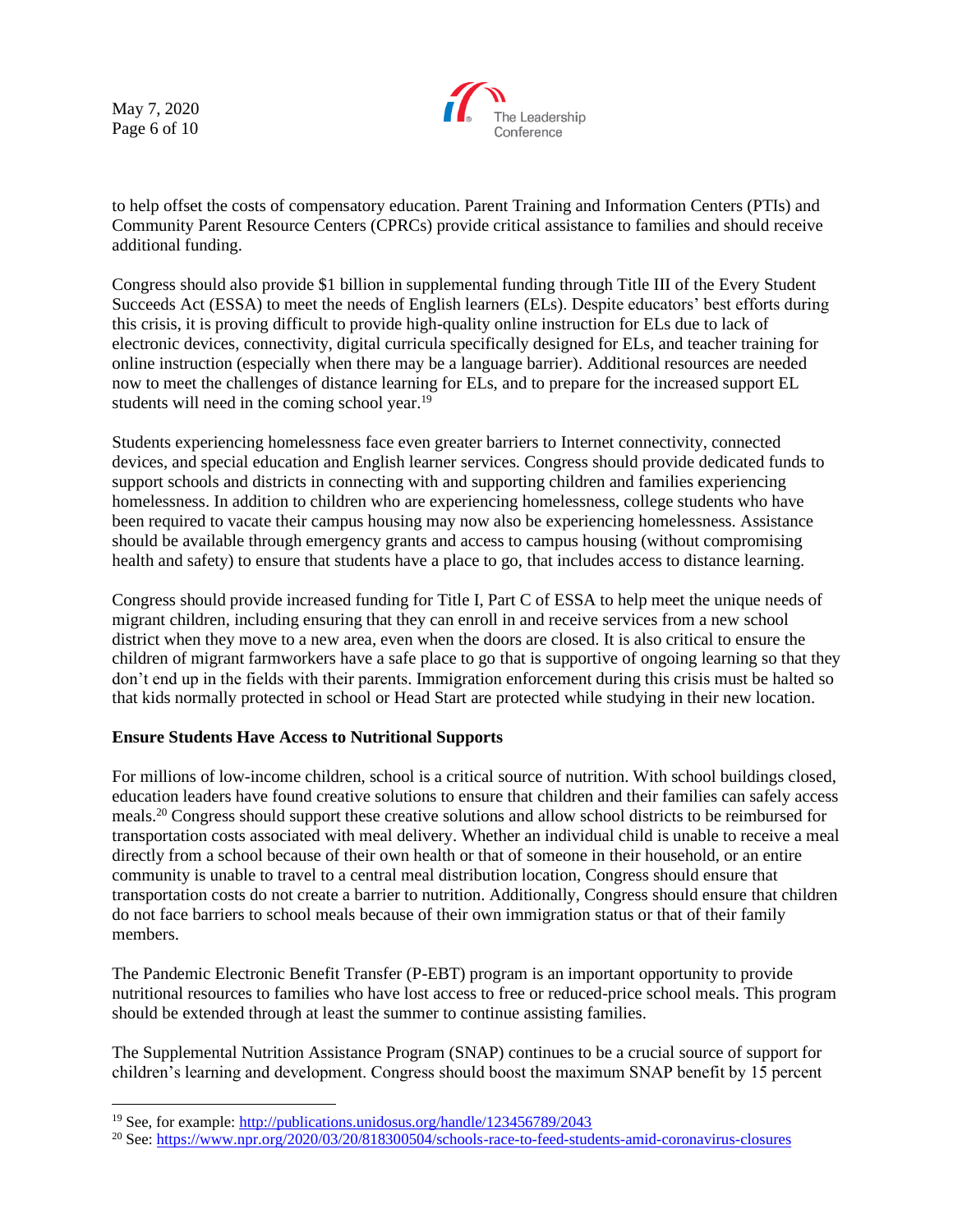May 7, 2020 Page 7 of 10



and increase the minimum monthly benefit from \$16 to \$30. Food and Nutrition Services (FNS) must also have the authority to issue Disaster SNAP (D-SNAP) benefits and grant eligibility and work requirement waivers to public benefit programs like SNAP and reduce other administrative barriers so college students can connect and remain enrolled in these programs even while schooling is disrupted.

### **Ensure Educators and Other School Staff are Safe and Protected**

In order to protect school employees and the students and families they interact with when preparing and distributing meals to students, preparing and delivering educational materials and supplies to students, ensuring the security, clerical, and technological needs of schools are met, and cleaning and disinfecting school buildings, at least \$56 million is needed for Personal Protective Equipment (PPE) for Education Support Professionals (ESPs) and other school staff interacting with the community, in addition to proper training and guidance on how to use them to mitigate disease transmission.

### **Ensure Parents' and Guardians' Civil Rights Are Protected and They Have the Information They Need**

Parents and guardians who have limited English proficiency and/or who have a disability may need additional supports or accommodations to meaningfully communicate with their child's school.<sup>21</sup> Congress should provide resources that assist schools and districts in meeting these ongoing legal obligations and help to ensure that information about the availability of school meals, the process for participating in distance learning (including support in adjusting to unfamiliar technology or accessing the Internet and connected devices), and any other vital information is available to all families.

### **Protect the Health, Well-Being, and Education of Children in Secure and Congregate Settings**

As noted by the National Association of School Psychologists<sup>22</sup> and public health researchers<sup>23</sup>, the COVID-19 crisis and related long-term school closures are presenting additional challenges to the mental health and well-being of all children. Even prior to the pandemic, LGBTQ youth have been found to be at significant increased risk for depression, anxiety, substance use, and suicidality. These risks are even more pronounced among youth who are transgender and/or nonbinary. Thus, LGBTQ youth may be particularly vulnerable to negative mental health impacts associated with the COVID-19 pandemic.<sup>24</sup>

Secure and congregate care settings have long posed a threat to the health and well-being of young people<sup>25</sup> and – given their particular risk of contracting COVID-19<sup>26</sup> – they should be released as quickly as possible with the supports necessary to re-engage in education and receive health and mental health supports from home. Additional dedicated funds under Title I Part D of the Every Student Succeeds Act

<sup>&</sup>lt;sup>21</sup> See: <https://www2.ed.gov/about/offices/list/ocr/letters/colleague-el-201501.pdf>

<sup>22</sup> See[: https://www.nasponline.org/resources-and-publications/resources-and-podcasts/school-climate-safety-and](https://www.nasponline.org/resources-and-publications/resources-and-podcasts/school-climate-safety-and-crisis/health-crisis-resources/helping-children-cope-with-changes-resulting-from-covid-19)[crisis/health-crisis-resources/helping-children-cope-with-changes-resulting-from-covid-19](https://www.nasponline.org/resources-and-publications/resources-and-podcasts/school-climate-safety-and-crisis/health-crisis-resources/helping-children-cope-with-changes-resulting-from-covid-19)

<sup>&</sup>lt;sup>23</sup> See, for example: https://www.thelancet.com/journals/lanchi/article/PIIS2352-4642(20)30109-7/fulltext

<sup>24</sup> See[: https://www.thetrevorproject.org/2020/04/03/implications-of-covid-19-for-lgbtq-youth-mental-health-and](https://www.thetrevorproject.org/2020/04/03/implications-of-covid-19-for-lgbtq-youth-mental-health-and-suicide-prevention/)[suicide-prevention/](https://www.thetrevorproject.org/2020/04/03/implications-of-covid-19-for-lgbtq-youth-mental-health-and-suicide-prevention/)

<sup>&</sup>lt;sup>25</sup> See, for example:<https://www.apa.org/pubs/journals/features/ort-0000005.pdf> and

[https://www.aecf.org/resources/the-dangers-of-detention/#](https://www.aecf.org/resources/the-dangers-of-detention/)

<sup>&</sup>lt;sup>26</sup> See[: https://www.usatoday.com/story/news/politics/2020/04/27/coronavirus-juveniles-risk-covid-19-spreads](https://www.usatoday.com/story/news/politics/2020/04/27/coronavirus-juveniles-risk-covid-19-spreads-facilities/3000637001/)[facilities/3000637001/](https://www.usatoday.com/story/news/politics/2020/04/27/coronavirus-juveniles-risk-covid-19-spreads-facilities/3000637001/)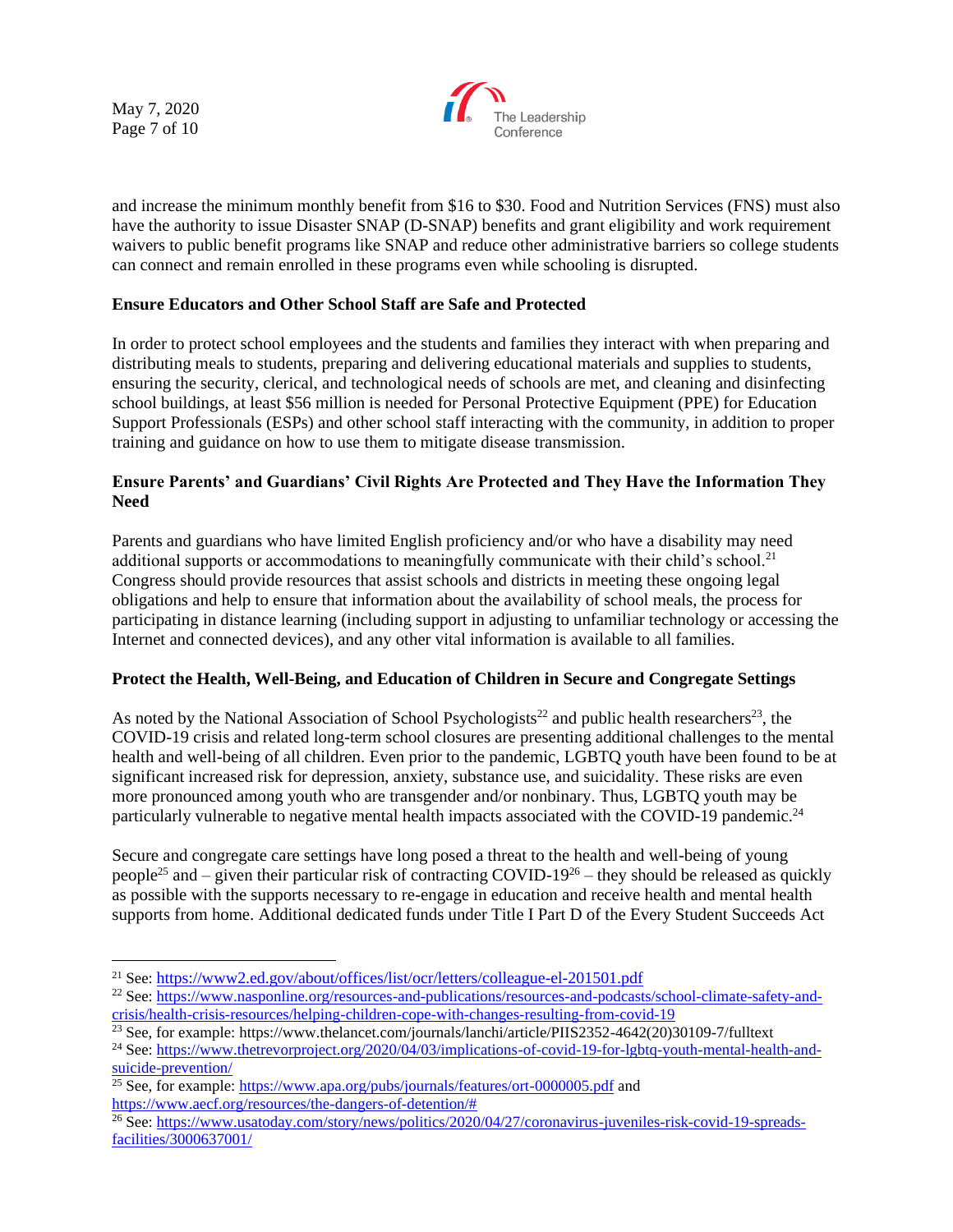May 7, 2020 Page 8 of 10



should be made available to ensure continued access to education, including special education services, for children who are returned to their homes and for those who cannot be released.

For the small number of youth who must be in an out-of-home congregate care setting, ensure that youth and their families receive written and verbal communications on COVID-19, prompt access to medical care, including testing for the coronavirus, PPE, continued access to education, including special education, services, continued access to legal counsel (through in-person visitation or teleconferencing), continued access to family members and supportive individuals (through in-person visitation or teleconferencing), and access to unlimited and free phone/video calls to family members and supportive individuals.

### **Cancel Student Loan Debt**

Even prior to the COVID-19 public health crisis, student debt had become a significant drag on the national economy, weighing the heaviest on African Americans, Latinos,<sup>27</sup> and women.<sup>28</sup> That weight is likely to be exponentially magnified given the disproportionate toll COVID-19 is taking on both the health<sup>29</sup> and financial lives of people of color<sup>30</sup> and women.<sup>31</sup> In order to minimize the harm to the next generation, ensure students are able to use the degrees they have earned, and limit the expansion of the racial and gender wealth gaps that hinders students' educational opportunity, it is crucial that Congress take bold action to protect student loan borrowers and cancel existing debt. Broad universal debt forgiveness should be provided for all federal student loan borrowers (including PLUS loan borrowers) with a guaranteed minimum of \$30,000 to ensure the benefits of cancellation reach the lowest income and most vulnerable borrowers.

The federal government should pay borrowers' payments each month so that they can continue to be eligible for Public Service Loan Forgiveness and count an uninterrupted year of service for the purposes of Perkins loan cancellation (similar to the process applied to the TEACH Grant Program in previous legislation). All collections on federal student loans, including offsets against or seizures of Social Security benefits and other federal or state payments, tax refunds, wages, and other forms of involuntary collection should cease. Student debt suspension and cancellations provided in previous legislation should be expanded to commercially held FFEL loans and Perkins Loans held by institutions. Students forced to withdraw due to the pandemic, whose schools or programs closed, or who were defrauded by schools such as Corinthian or ITT Tech and have pending claims should also receive full relief without having to navigate bureaucratic red tape, and Congress should ensure oversight of Department of Education loan collection activities.<sup>32</sup>

### **Maintain Access to Supports for College Students**

<sup>&</sup>lt;sup>27</sup> See, for example: [https://www.responsiblelending.org/research-publication/quicksand-borrowers-color-student](https://www.responsiblelending.org/research-publication/quicksand-borrowers-color-student-debt-crisis)[debt-crisis](https://www.responsiblelending.org/research-publication/quicksand-borrowers-color-student-debt-crisis)

<sup>&</sup>lt;sup>28</sup> See, for example:<https://www.aauw.org/app/uploads/2020/03/DeeperinDebt-nsa.pdf>

<sup>29</sup> See, for example: [https://www.urban.org/urban-wire/covid-19-racial-health-disparities-highlight-why-we-need](https://www.urban.org/urban-wire/covid-19-racial-health-disparities-highlight-why-we-need-address-structural-racism)[address-structural-racism](https://www.urban.org/urban-wire/covid-19-racial-health-disparities-highlight-why-we-need-address-structural-racism)

<sup>30</sup> See[: https://www.npr.org/2020/04/22/840276956/minorities-often-work-these-jobs-they-were-among-first-to-go](https://www.npr.org/2020/04/22/840276956/minorities-often-work-these-jobs-they-were-among-first-to-go-in-coronavirus-layo)[in-coronavirus-layo](https://www.npr.org/2020/04/22/840276956/minorities-often-work-these-jobs-they-were-among-first-to-go-in-coronavirus-layo)

<sup>&</sup>lt;sup>31</sup> See[: https://www.nytimes.com/2020/04/18/us/coronavirus-women-essential-workers.html](https://www.nytimes.com/2020/04/18/us/coronavirus-women-essential-workers.html) and

<https://www.businessinsider.com/women-could-be-most-financially-impacted-by-the-coronavirus-2020-4>

<sup>32</sup> See[: https://www.washingtonpost.com/education/2020/05/01/devos-lawsuit-student-loans/](https://www.washingtonpost.com/education/2020/05/01/devos-lawsuit-student-loans/)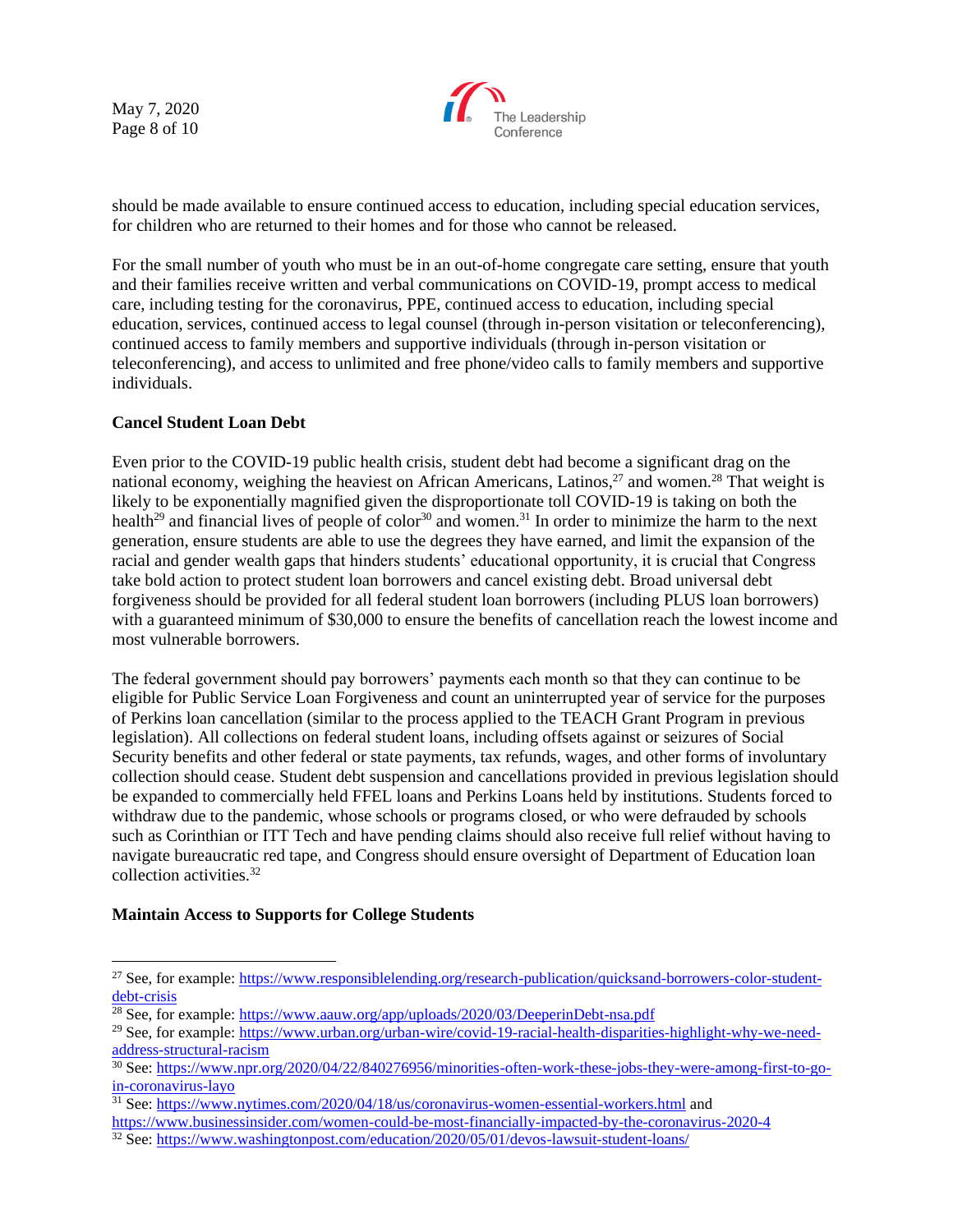May 7, 2020 Page 9 of 10



Along with providing high-quality online education, require institutions to continue to provide access to financial aid counselors, academic counseling, tutoring, health care, and other essential supports, along with information about public benefits and unemployment insurance. These supports help students with low incomes, students of color, first-generation college students, immigrants, adult learners, student parents, and students impacted by the criminal justice system to succeed in school and provide them with economic security. Congress should also extend work authorization for DACA-eligible students, Temporary Protected Status, and Deferred Enforced Departure recipients to help to mitigate economic hardship on their families due to layoffs and job losses.

As Congress continues to respond to the massive upheaval and disruption to the lives of families and communities across the country, it is vitally important that those who were most marginalized before this current public health crisis and are bearing the brunt of the crisis itself are at the center of any and all responses – especially with regard to education. Without a doubt, COVID-19 will have lasting effects for many decades to come. There is an opportunity and a responsibility to minimize the harm to the next generation. We urge you to consider these recommendations and look forward to the opportunity to continue to communicate with you about civil rights, educational equity, and the COVID-19 public health crisis. If you have any questions, please contact Leadership Conference Director of the Education Equity Program, Liz King, at [king@civilrights.org.](mailto:king@civilrights.org)

#### Sincerely,

The Leadership Conference on Civil and Human Rights Alianza Nacional de Campesinas American Association of University Women (AAUW) American-Arab Anti-Discrimination Committee (ADC) Arab American Institute (AAI) Asian Pacific American Labor Alliance, AFL-CIO Association of University Centers on Disabilities Augustus F. Hawkins Foundation Bazelon Center for Mental Health Law Campesinos Sin Fronteras Center for Law and Social Policy (CLASP) Center for Responsible Lending Children's Defense Fund Disability Rights Education & Defense Fund (DREDF) Equal Justice Society Equality California Farmworker Association of Florida GLSEN Girls Inc. Hispanic Federation Human Rights Campaign Japanese American Citizens League Justice for Migrant Women Learning Policy Institute